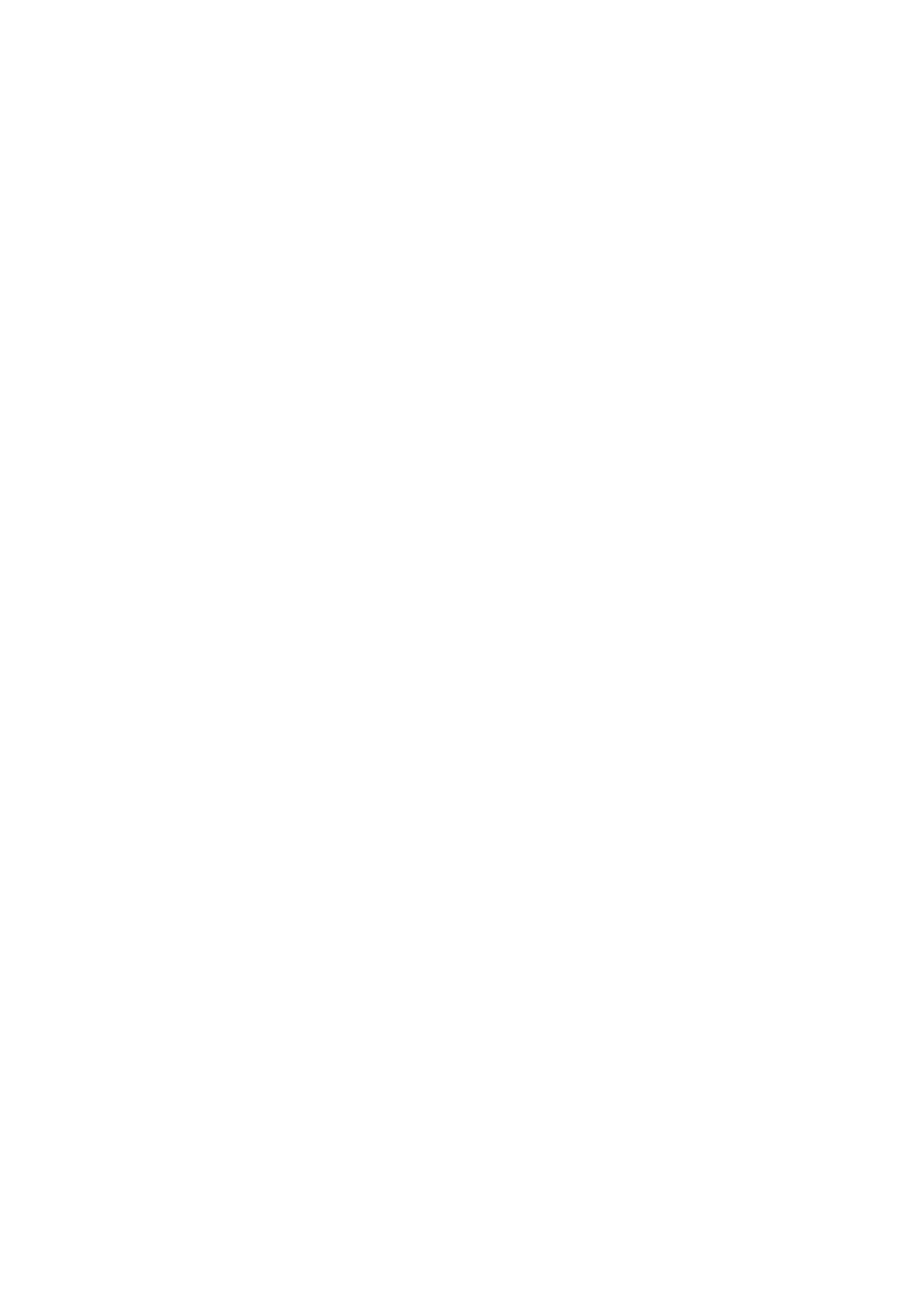Western Australia

# **Petroleum and Geothermal Energy Resources (Hydraulic Fracturing) Regulations 2017**

# **Contents**

| 1.<br>2.<br>3.<br>3A.<br>4.<br>5. | Citation<br>Commencement<br>Terms used<br>Existing petroleum authority area<br>Prohibition on hydraulic fracturing in certain areas<br>of the State<br>Moratorium on hydraulic fracturing in other areas<br>of the State | $\mathbf{1}$<br>$\mathbf{1}$<br>3<br>3<br>$\overline{4}$ |
|-----------------------------------|--------------------------------------------------------------------------------------------------------------------------------------------------------------------------------------------------------------------------|----------------------------------------------------------|
|                                   | <b>Schedule 1 — Dampier Peninsula</b><br>hydraulic fracturing ban area<br>Division $1$ — Description of area<br>Division $2 - Map$ of area (for information<br>purposes only)                                            |                                                          |
|                                   | Schedule 2 — Map of iconic natural<br>heritage places (for information<br>purposes only)                                                                                                                                 |                                                          |
|                                   | <b>Notes</b>                                                                                                                                                                                                             |                                                          |
|                                   | Compilation table                                                                                                                                                                                                        | 8                                                        |
|                                   | <b>Defined terms</b>                                                                                                                                                                                                     |                                                          |

As at 25 Sep 2021 Version 00-c0-00 Page i Published on www.legislation.wa.gov.au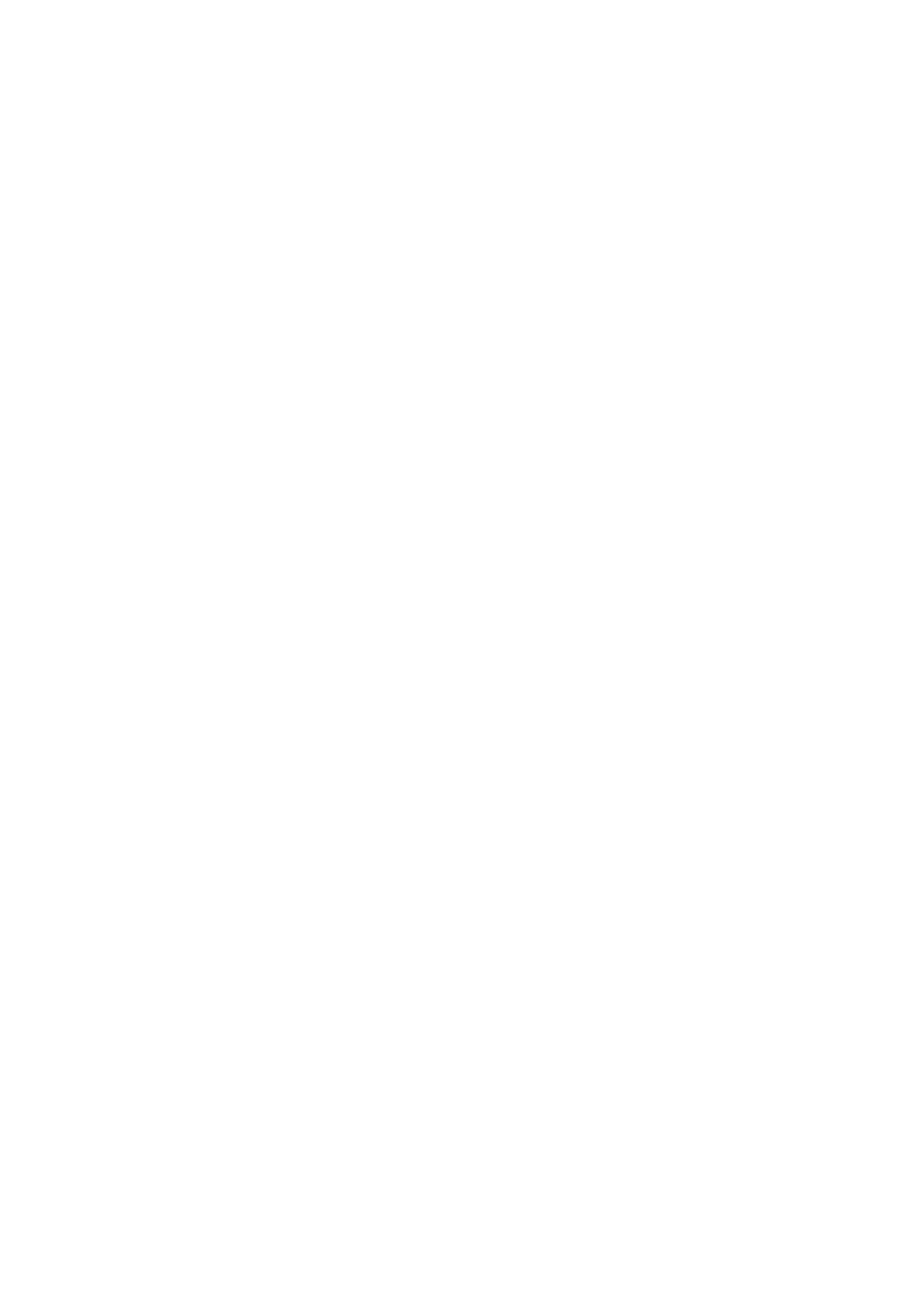Petroleum and Geothermal Energy Resources Act 1967

# **Petroleum and Geothermal Energy Resources (Hydraulic Fracturing) Regulations 2017**

### **1. Citation**

These regulations are the *Petroleum and Geothermal Energy Resources (Hydraulic Fracturing) Regulations 2017*.

## **2. Commencement**

These regulations come into operation as follows —

- (a) regulations 1 and  $2$  on the day on which these regulations are published in the *Gazette*;
- (b) the rest of the regulations on the day after that day.

## **3. Terms used**

In these regulations —

*Dampier Peninsula hydraulic fracturing ban area* means the area described in Schedule 1 Division 1 (a map of which is included for information purposes in Schedule 1 Division 2);

*existing petroleum authority area* has the meaning given in regulation 3A(1);

*hydraulic fracturing* means the underground petroleum extraction process that involves the injection of fluids under high pressure into low permeability rock to induce fractures for the purpose of increasing the rock's permeability;

*iconic natural heritage place* means an area (shown for information purposes on the map in Schedule 2) that is —

- (a) part of the West Kimberley National Heritage place; and
- (b) an existing petroleum authority area on the day on which the *Petroleum and Geothermal Energy Resources*

As at 25 Sep 2021 Version 00-c0-00 page 1 Published on www.legislation.wa.gov.au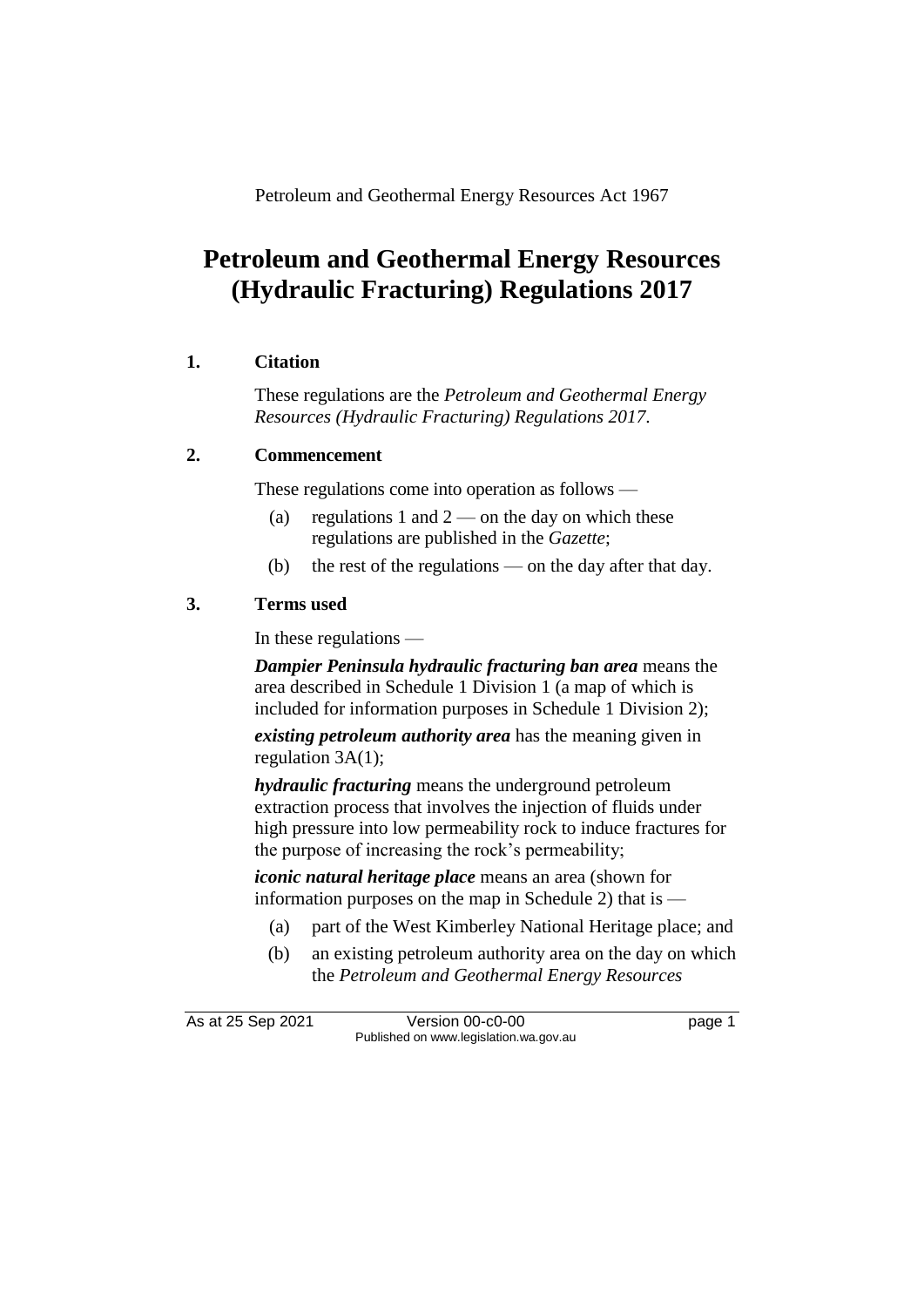*(Hydraulic Fracturing) Amendment Regulations 2021* regulation 4 commences;

*metropolitan region* has the meaning given in the *Planning and Development Act 2005* section 4(1);

*moratorium area* means an area of the State that is not —

- (a) an existing petroleum authority area; or
- (b) an area referred to in regulation 4;

*moratorium period* means the period beginning on 9 December 2017 and ending on the day on which regulation 5 is repealed;

*Peel region* means the region described in the *Planning and Development Act 2005* Schedule 4 item 6;

*petroleum authority* means an authority under Part III Divisions 2, 2A or 3 of the Act to carry out a petroleum operation;

*public drinking water source area* means —

- (a) a catchment area or water reserve constituted under the *Country Areas Water Supply Act 1947* section 9(1); or
- (b) a catchment area or water reserve constituted under the *Metropolitan Water Supply, Sewerage, and Drainage Act 1909* section 13; or
- (c) an Underground Water Pollution Control Area constituted under the *Metropolitan Water Supply, Sewerage, and Drainage Act 1909* section 57A;

*South West region* means the region described in the *Planning and Development Act 2005* Schedule 4 item 8;

*West Kimberley National Heritage place* means the place included in the National Heritage List (as defined in the *Environment Protection and Biodiversity Conservation Act 1999* (Commonwealth) section 324C(1)) by instrument published in the *Commonwealth of Australia Gazette* No. S132 on 31 August 2011.

page 2 Version 00-c0-00 As at 25 Sep 2021 Published on www.legislation.wa.gov.au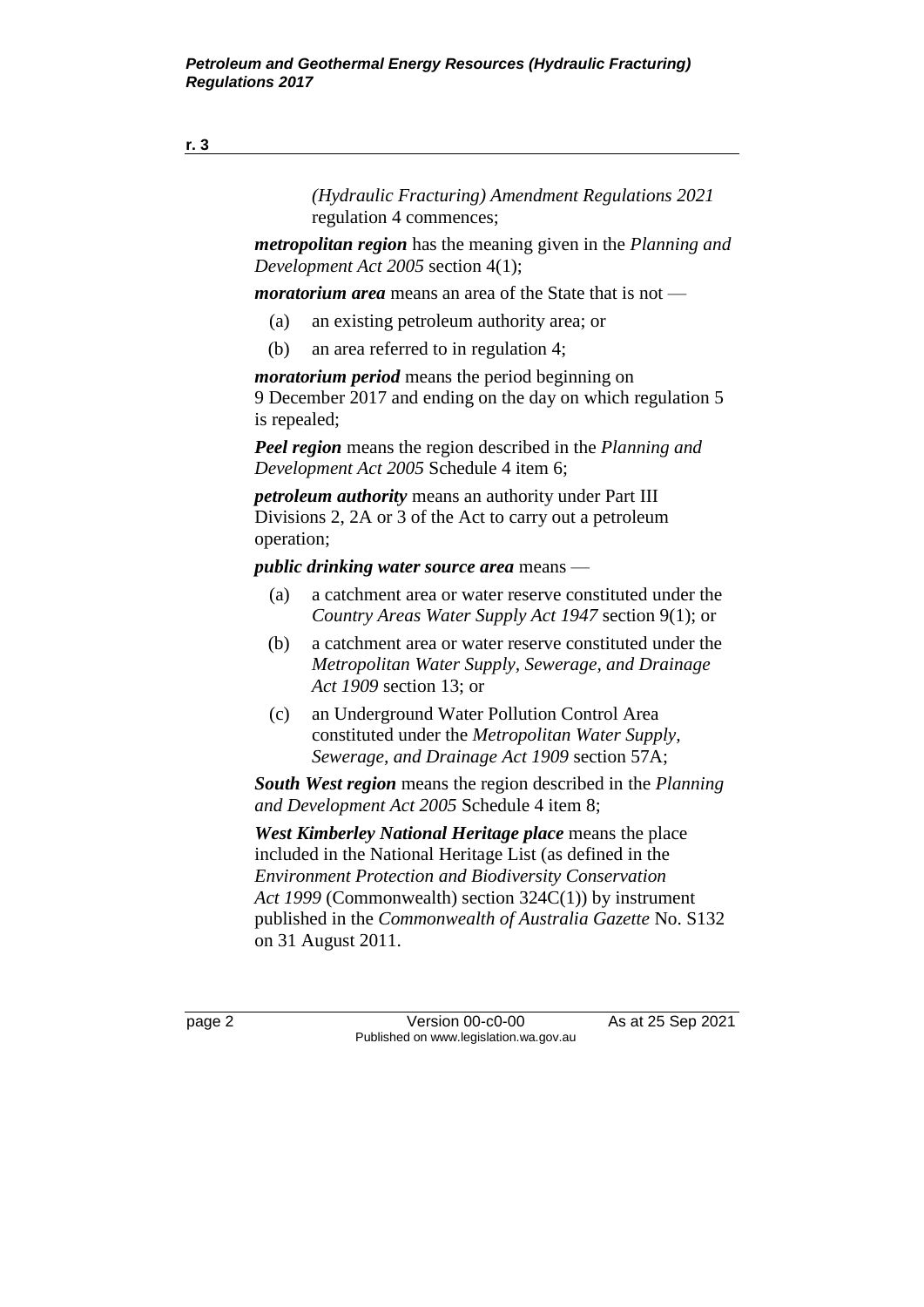#### **r. 3A**

*[Regulation 3 amended: Gazette 6 Sep 2019 p. 3198-9; SL 2021/167 r. 4.]*

### **3A. Existing petroleum authority area**

- (1) An area of the State is an *existing petroleum authority area*  $if -$ 
	- (a) there was a petroleum authority in force in respect of the area on 26 November 2018; and
	- (b) in the period since that day there has always been a petroleum authority in force in respect of the area; and
	- (c) there is currently a petroleum authority in force in respect of the area.
- (2) For the purposes of subregulation (1) it does not matter that different petroleum authorities have been in force in respect of the area at different times.

*[Regulation 3A inserted: Gazette 6 Sep 2019 p. 3199.]*

### **4. Prohibition on hydraulic fracturing in certain areas of the State**

A person must not, in the course of carrying out a petroleum operation under a petroleum authority, carry out hydraulic fracturing in any of the following areas of the State —

- (a) the metropolitan region;
- (b) the Peel region;
- (c) the South West region;
- (d) the Dampier Peninsula hydraulic fracturing ban area;
- (e) a national park as defined in the *Conservation and Land Management Act 1984* section 3;
- (f) a public drinking water source area;
- (g) an area that is within 2 km of a public drinking water source area;
- (h) an iconic natural heritage place.

As at 25 Sep 2021 Version 00-c0-00 page 3 Published on www.legislation.wa.gov.au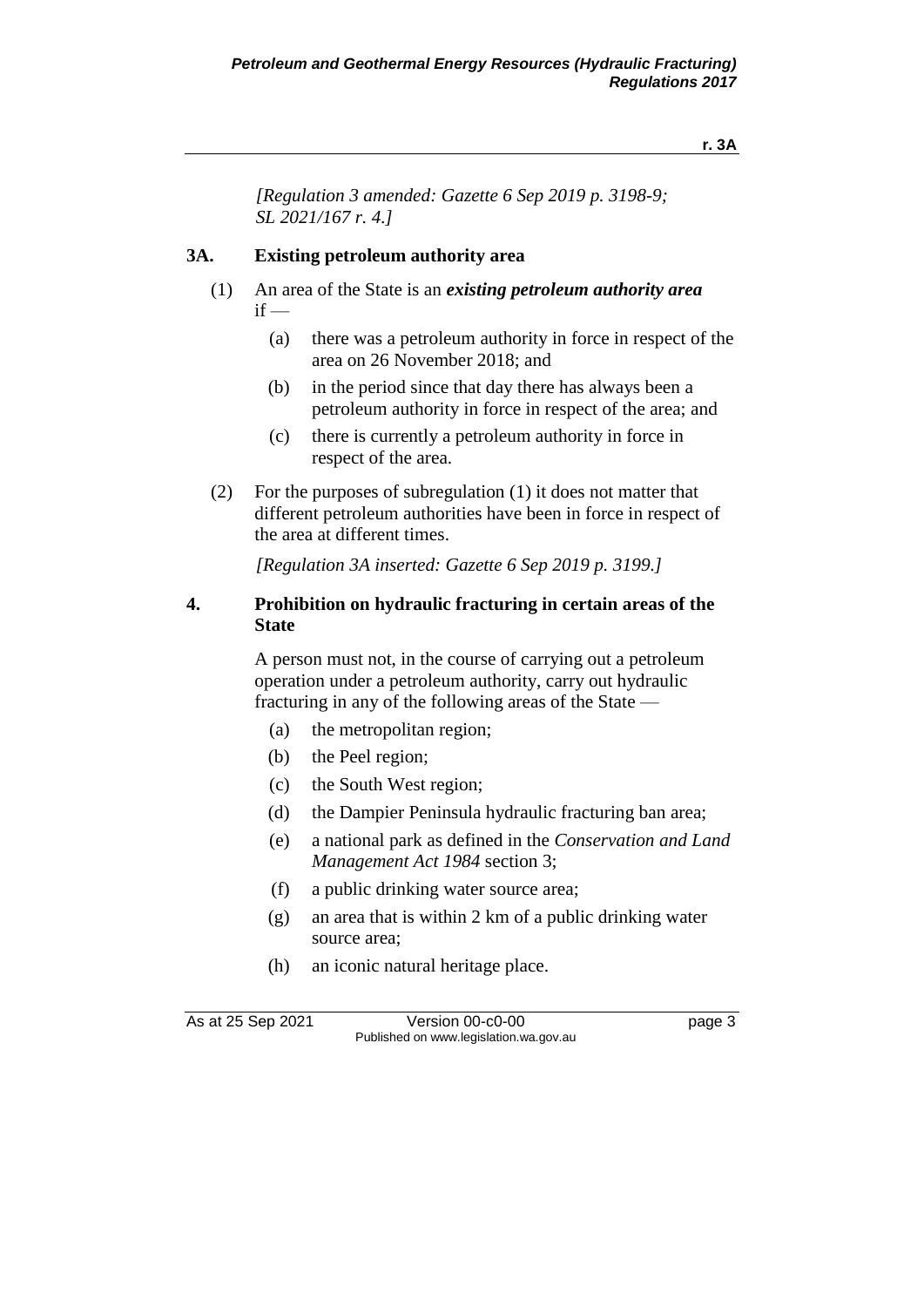#### **r. 5**

Penalty: a fine of \$10 000 for each day on which the offence occurs.

*[Regulation 4 amended: Gazette 6 Sep 2019 p. 3199; SL 2021/167 r. 5.]*

### **5. Moratorium on hydraulic fracturing in other areas of the State**

- *[(1) deleted]*
- (2) During the moratorium period, a person must not, in the course of carrying out a petroleum operation under a petroleum authority, carry out hydraulic fracturing in a moratorium area.

Penalty for this subregulation: a fine of \$10 000 for each day on which the offence occurs.

*[Regulation 5 amended: Gazette 6 Sep 2019 p. 3200.]*

page 4 Version 00-c0-00 As at 25 Sep 2021 Published on www.legislation.wa.gov.au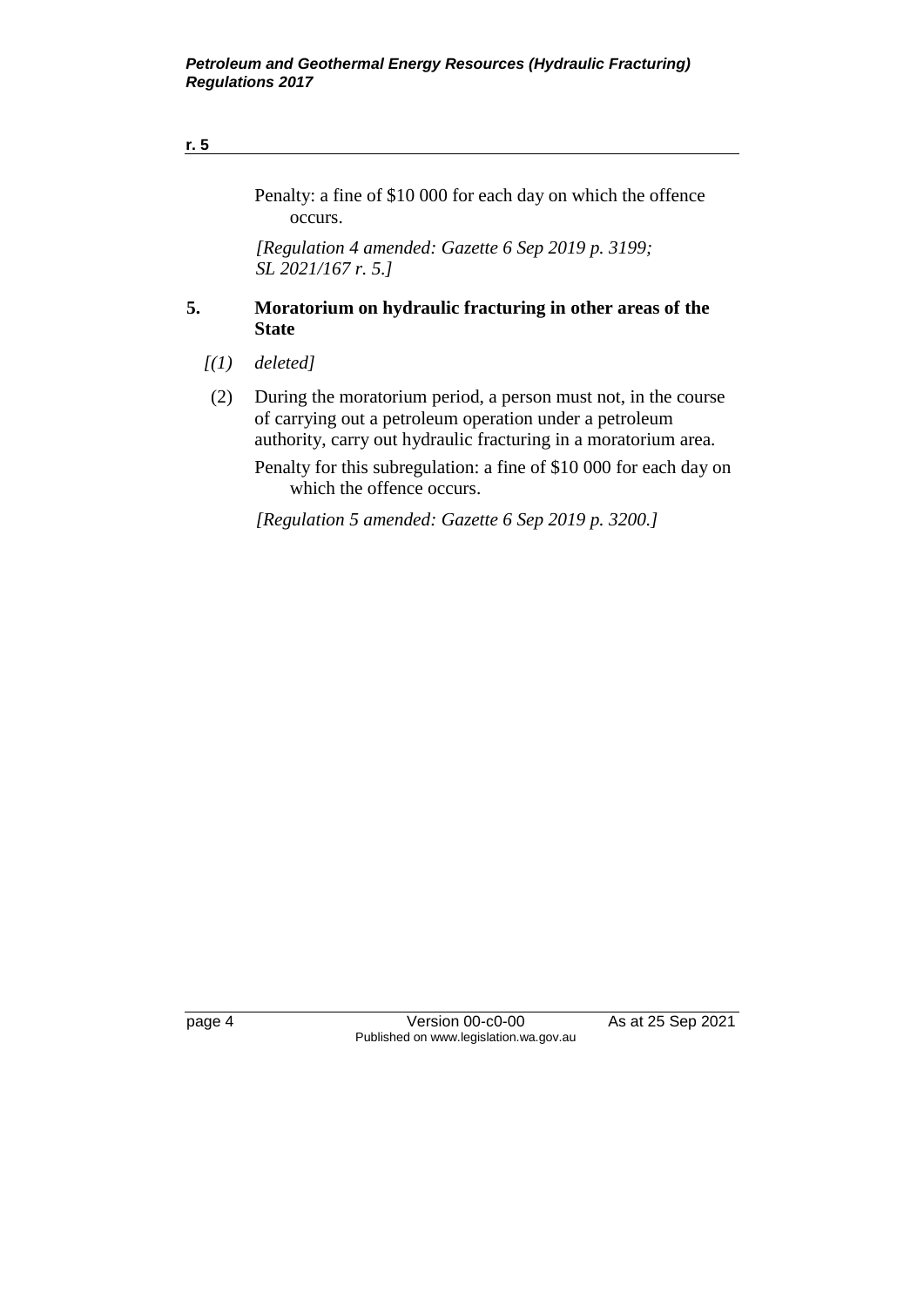## **Schedule 1 — Dampier Peninsula hydraulic fracturing ban area**

[r. 3]

*[Heading inserted: Gazette 6 Sep 2019 p. 3200.]*

#### **Division 1** — **Description of area**

*[Heading inserted: Gazette 6 Sep 2019 p. 3200.]*

The Dampier Peninsula hydraulic fracturing ban area is the area of the State bounded by a line that —

- (a) starts at a point that is the intersection of 17°29'55.01" south latitude and 122°35'04.55" east longitude;
- (b) then continues south along the meridian to the intersection of 17°44'55.02" south latitude and 122°35'04.56" east longitude;
- (c) then continues west along the parallel to the intersection of 17°44'55.02" south latitude and 122°25'04.58" east longitude;
- (d) then continues south along the meridian to the intersection of 17°59'55.04" south latitude and 122°25'04.58" east longitude;
- (e) then continues west along the parallel to the intersecting point on the coastline at mean low water at 17°59'55.04" south latitude;
- (f) then continues along the coastline at mean low water generally westerly, then generally northerly, then generally north easterly, then generally south easterly to the intersecting point at 17°29'54.98" south latitude;
- (g) then continues west along the parallel returning to the starting point.

Note for this Division:

Coordinate references are to Geocentric Datum of Australia 1994 (GDA94) coordinates.

*[Division 1 inserted: Gazette 6 Sep 2019 p. 3200.]*

As at 25 Sep 2021 Version 00-c0-00 Page 5 Published on www.legislation.wa.gov.au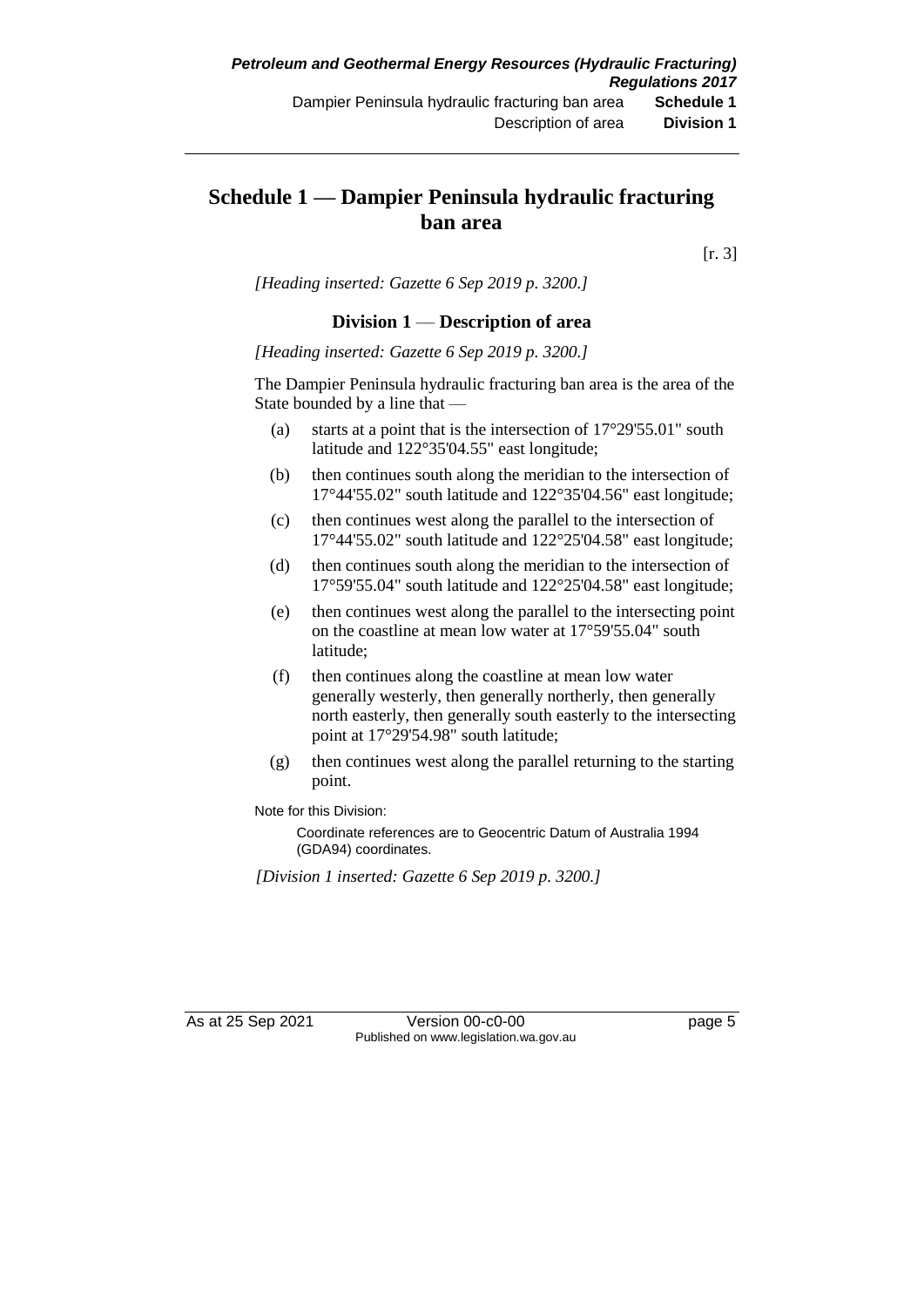

### **Division 2** — **Map of area (for information purposes only)**

*[Division 2 inserted: Gazette 6 Sep 2019 p. 3201.]*



page 6 Version 00-c0-00 As at 25 Sep 2021 Published on www.legislation.wa.gov.au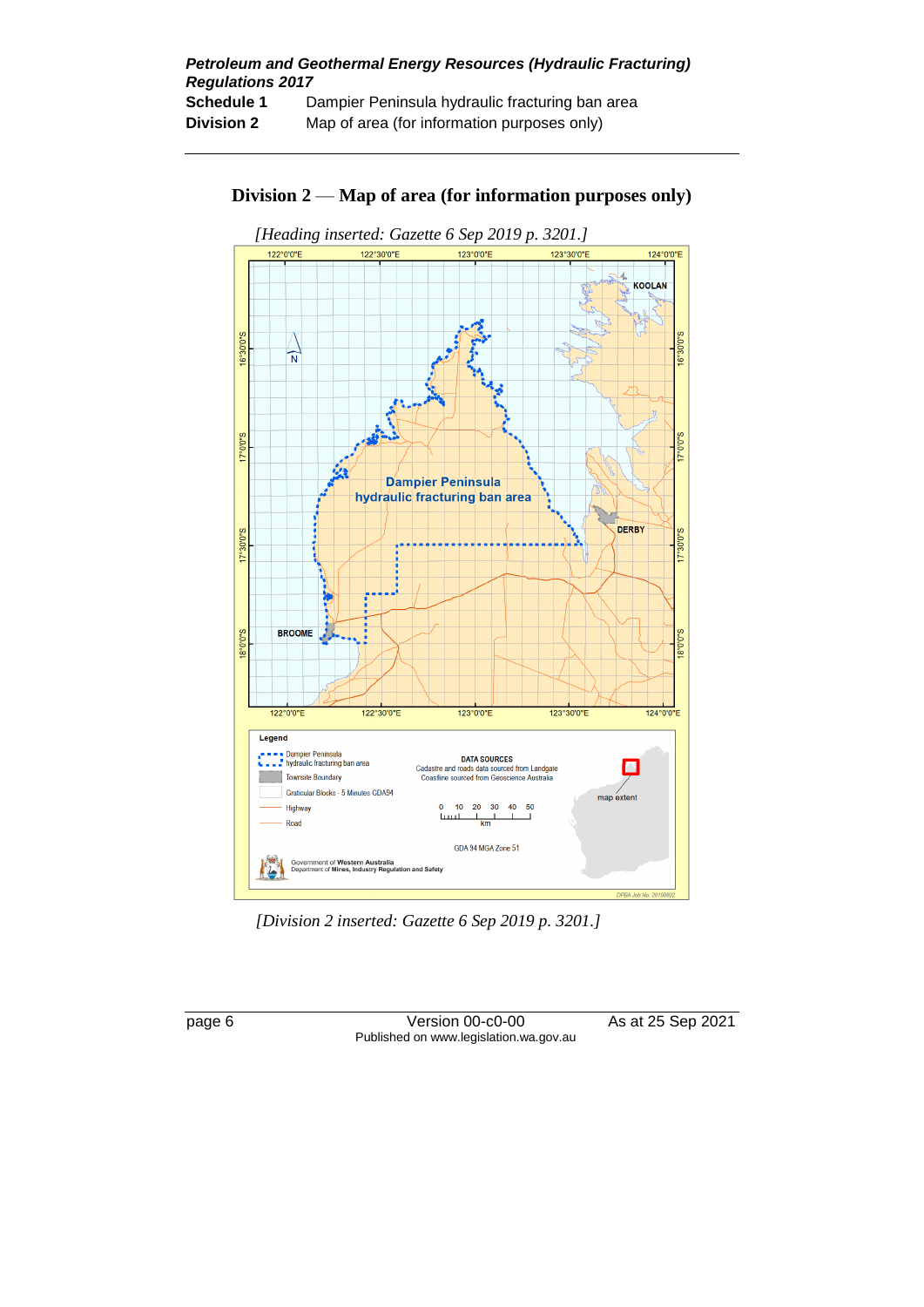## **Schedule 2 — Map of iconic natural heritage places (for information purposes only)**





*[Schedule 2 inserted: SL 2021/167 r. 6.]*

As at 25 Sep 2021 Version 00-c0-00 Page 7 Published on www.legislation.wa.gov.au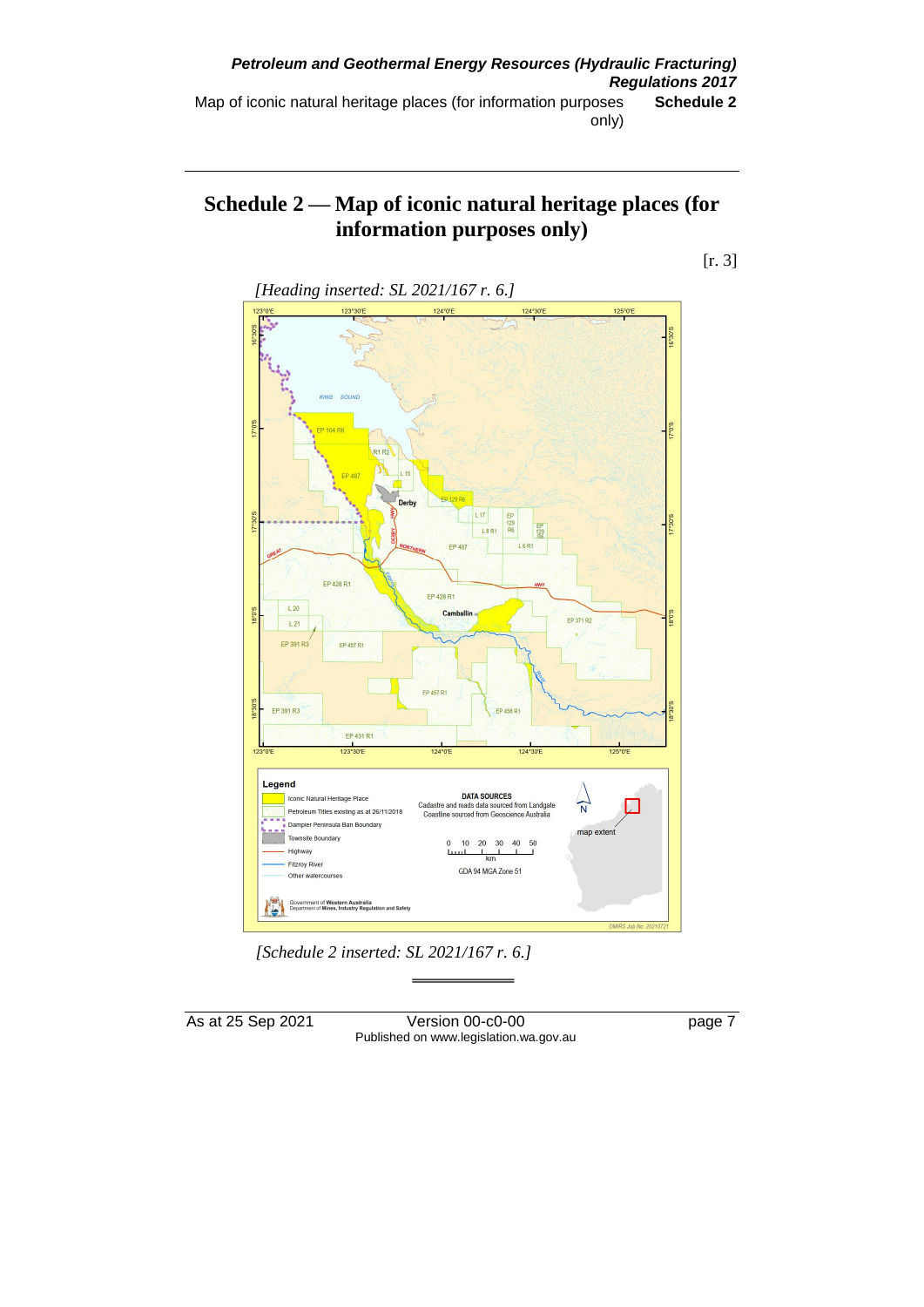# **Notes**

This is a compilation of the *Petroleum and Geothermal Energy Resources (Hydraulic Fracturing) Regulations 2017*. For provisions that have come into operation see the compilation table.

# **Compilation table**

| <b>Citation</b>                                                                                          | <b>Published</b>           | <b>Commencement</b>                                                                                             |
|----------------------------------------------------------------------------------------------------------|----------------------------|-----------------------------------------------------------------------------------------------------------------|
| Petroleum and Geothermal Energy<br>Resources (Hydraulic Fracturing)<br>Regulations 2017                  | 8 Dec 2017<br>p. 5848-9    | r. 1 and 2: 8 Dec 2017 (see<br>r. $2(a)$ :<br>Regulations other than r. 1 and 2:<br>9 Dec 2017 (see r. 2(b))    |
| Petroleum and Geothermal Energy<br>Resources (Hydraulic Fracturing)<br><b>Amendment Regulations 2019</b> | 6 Sep 2019<br>p. 3198-201  | r. 1 and 2: 6 Sep 2019 (see r. 2(a));<br>Regulations other than r. 1 and 2:<br>7 Sep 2019 (see r. 2(b))         |
| Petroleum and Geothermal Energy<br>Resources (Hydraulic Fracturing)<br><b>Amendment Regulations 2021</b> | SL 2021/167<br>24 Sep 2021 | r. 1 and 2: 24 Sep 2021<br>(see r. $2(a)$ );<br>Regulations other than r. 1 and 2:<br>25 Sep 2021 (see r. 2(b)) |

page 8 Version 00-c0-00 As at 25 Sep 2021 Published on www.legislation.wa.gov.au